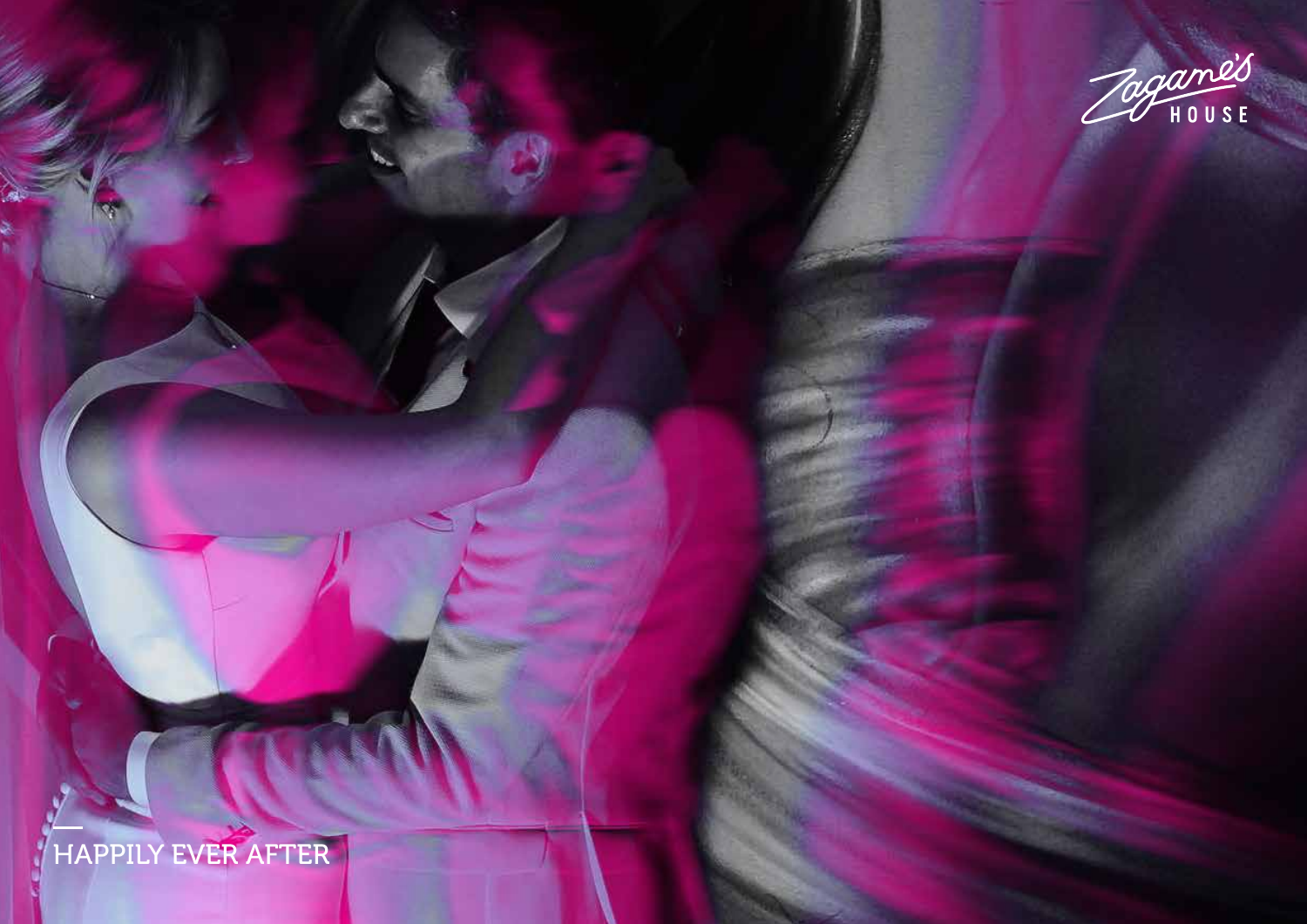### ZAGAME'S HOUSE

Our house is your home!

So imagine if home upped its game, like next-level. Interiors to fall head-over heels for, a wine cellar to get lost in, a place where everybody wants to spoil you. Located a stones throw away from the CBD.

It's why we're called House not Hotel. We want you to feel like you're part of the family.

Born out of a passion for true hospitality, brothers Victor and Robert Zagame have filled our house with all the simple pleasures in life. Yes, it's superbly designed, but it's designed around all the things we'd love to share with you.

We ask ourselves 'Is it 'Zagame-worthy?' From the vintage in your glass, the local produce on your plate, the linen on your bed, and the art on the walls... we take pride and pleasure in all that we deliver.

Premium not pretentious. Comfortable not complacent. We want you to feel at home in our house.

Welcome to Zagame's House.

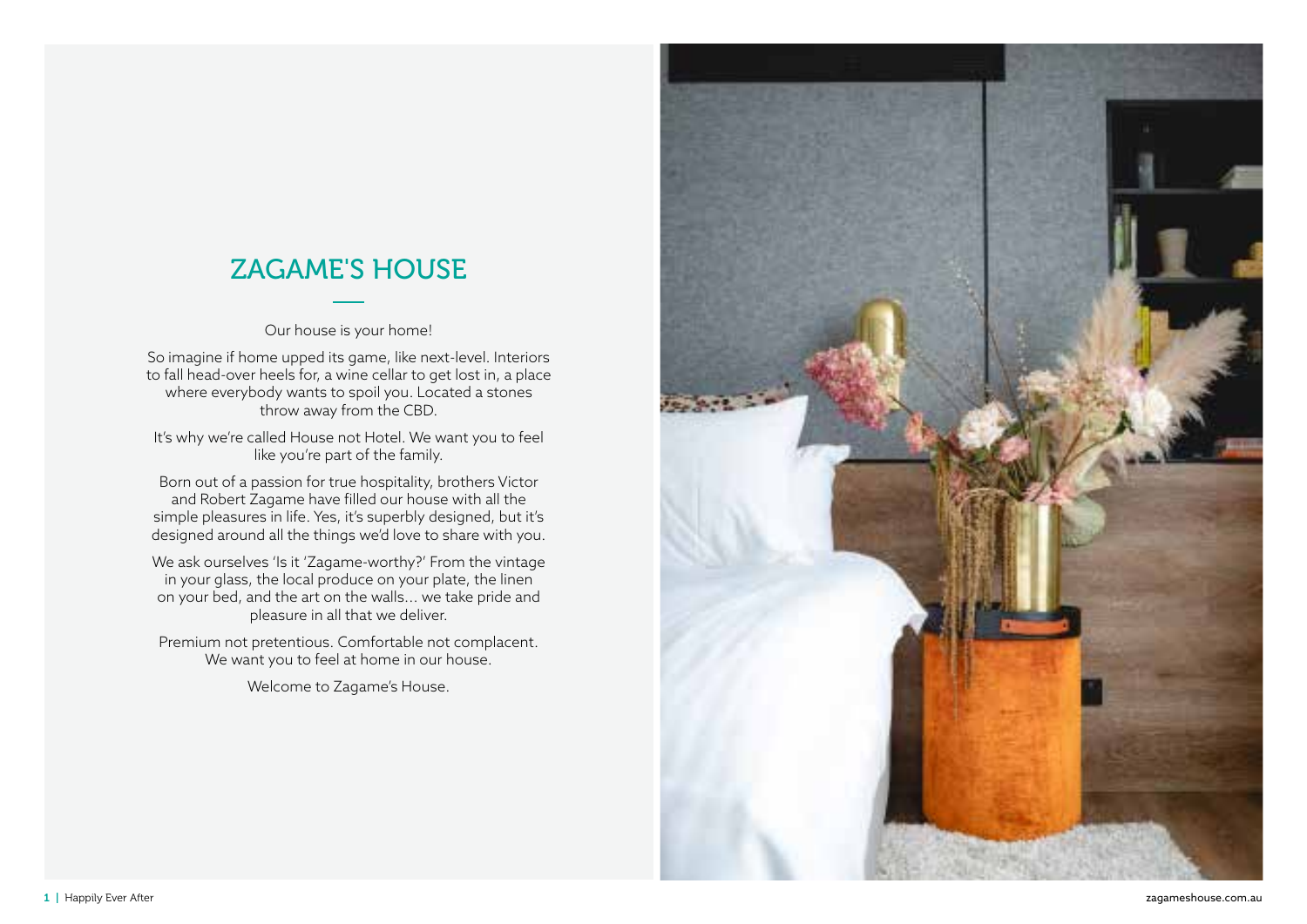## GERTRUDE OR HARRY

Get down to business and flesh out your grand plans in your not-so-standard conference room! Entertain, educate, inspire and enjoy one of our two sizeable private event spaces with state-of-the-art technology adaptable to all occasions. Whether a bespoke boardroom meeting, wedding, product launch, team building or simply business mixed with flare, we've got you covered.

Both conference rooms, Gertrude and Harry are most suited to facilitate small to medium groups in various standing and seating arrangements.

### GO BIG

Zagame's House boasts two stunning conference and event rooms, affectionately known as Gertrude and Harry. Should your meeting or event require a little more space, our rooms merge into one larger space - GO BIG!

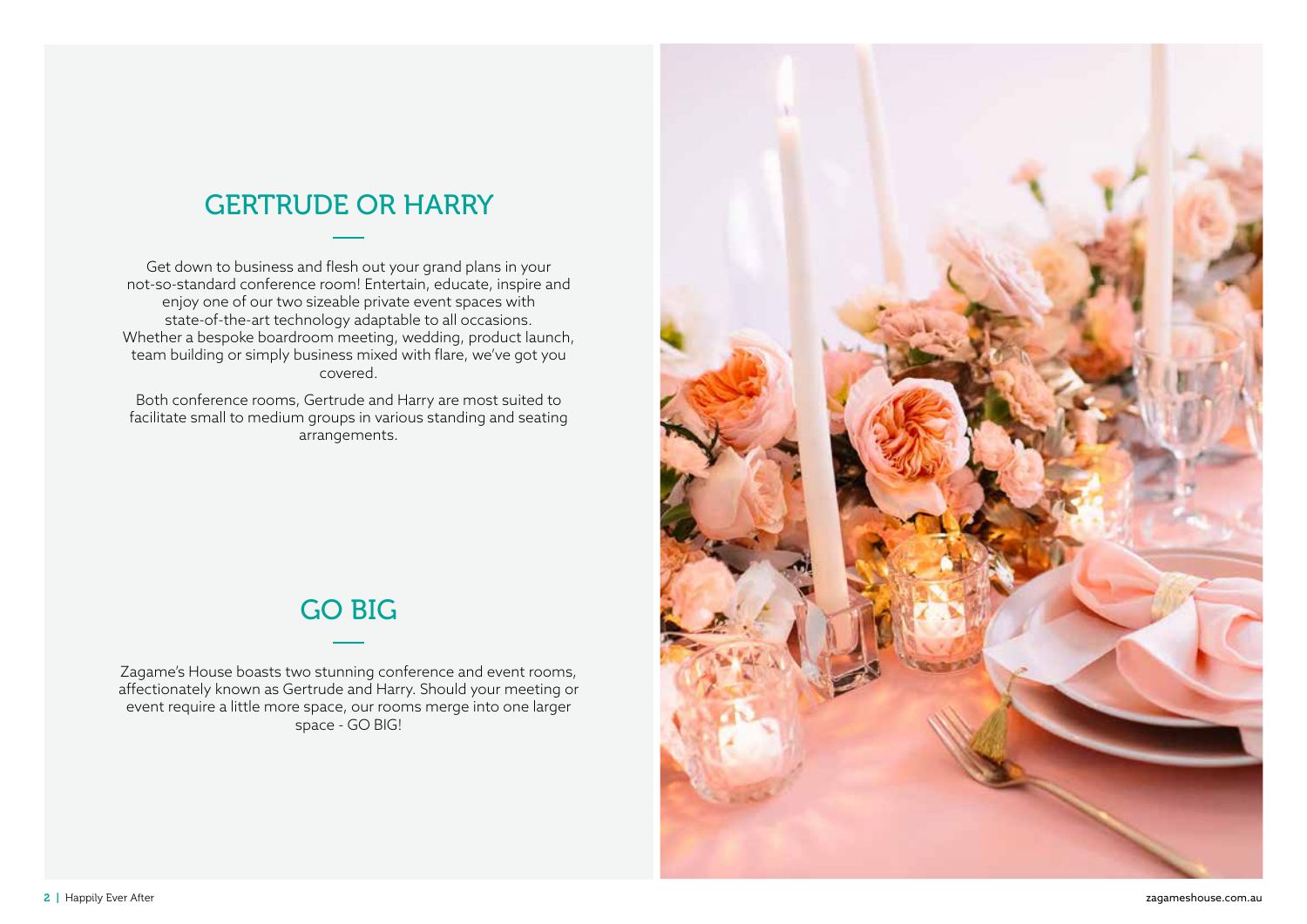|                                                                                                                                                                                                                                                                                                                                                     |                                          |                       |                    |                     |                | 7.5m                  | 7.5m                       |
|-----------------------------------------------------------------------------------------------------------------------------------------------------------------------------------------------------------------------------------------------------------------------------------------------------------------------------------------------------|------------------------------------------|-----------------------|--------------------|---------------------|----------------|-----------------------|----------------------------|
| $\begin{picture}(20,20) \put(0,0){\line(1,0){10}} \put(15,0){\line(1,0){10}} \put(15,0){\line(1,0){10}} \put(15,0){\line(1,0){10}} \put(15,0){\line(1,0){10}} \put(15,0){\line(1,0){10}} \put(15,0){\line(1,0){10}} \put(15,0){\line(1,0){10}} \put(15,0){\line(1,0){10}} \put(15,0){\line(1,0){10}} \put(15,0){\line(1,0){10}} \put(15,0){\line(1$ | <b>CONFIGURATION</b><br><b>BOARDROOM</b> | <b>GERTRUDE</b><br>16 | <b>HARRY</b><br>16 | <b>GO BIG</b><br>28 | 6.86m          | <b>GERTRUDE</b>       | <b>HARRY</b>               |
| <b>.</b><br><b></b>                                                                                                                                                                                                                                                                                                                                 | CLASSROOM                                | 16                    | 16                 | 36                  |                |                       |                            |
| ن ن<br>$\bullet$ $\bullet$<br>$\begin{array}{c} \bullet\hspace{-.25cm}\bullet\hspace{-.25cm}\bullet\hspace{-.25cm}\bullet \end{array}$                                                                                                                                                                                                              | THEATRE/<br><b>AUDITORIUM</b>            | 50                    | 50                 | 100                 |                | 5.5m                  | PORTIA<br>M<br>$\mathsf F$ |
| ❶<br>$\bullet$<br>$\begin{array}{c} \bullet\bullet\bullet\end{array}$                                                                                                                                                                                                                                                                               | U-SHAPE                                  | 14                    | 14                 | 26                  | $\sim 10^{-1}$ | <b>Tannana</b><br>15m | 0880880088088081<br>4.9m   |
| $O_{O}^{\bigcirc}$<br>$\bigcirc$                                                                                                                                                                                                                                                                                                                    | <b>COCKTAIL</b>                          | 55                    | 55                 | 110                 | 6.86m          | E                     | $GO$ $BIG$                 |
|                                                                                                                                                                                                                                                                                                                                                     | CABARET                                  | 20                    | $20$               | 44                  |                |                       |                            |
|                                                                                                                                                                                                                                                                                                                                                     | <b>BANQUET</b>                           | 30                    | 30                 | 66                  |                | 5.5m                  | <b>PORTIA</b><br>M<br>F    |
|                                                                                                                                                                                                                                                                                                                                                     |                                          |                       |                    |                     |                | <b>BROSSOS</b>        |                            |

4.9m

\*Cabaret and Banquet have a maximum seating capacity of 6 per table.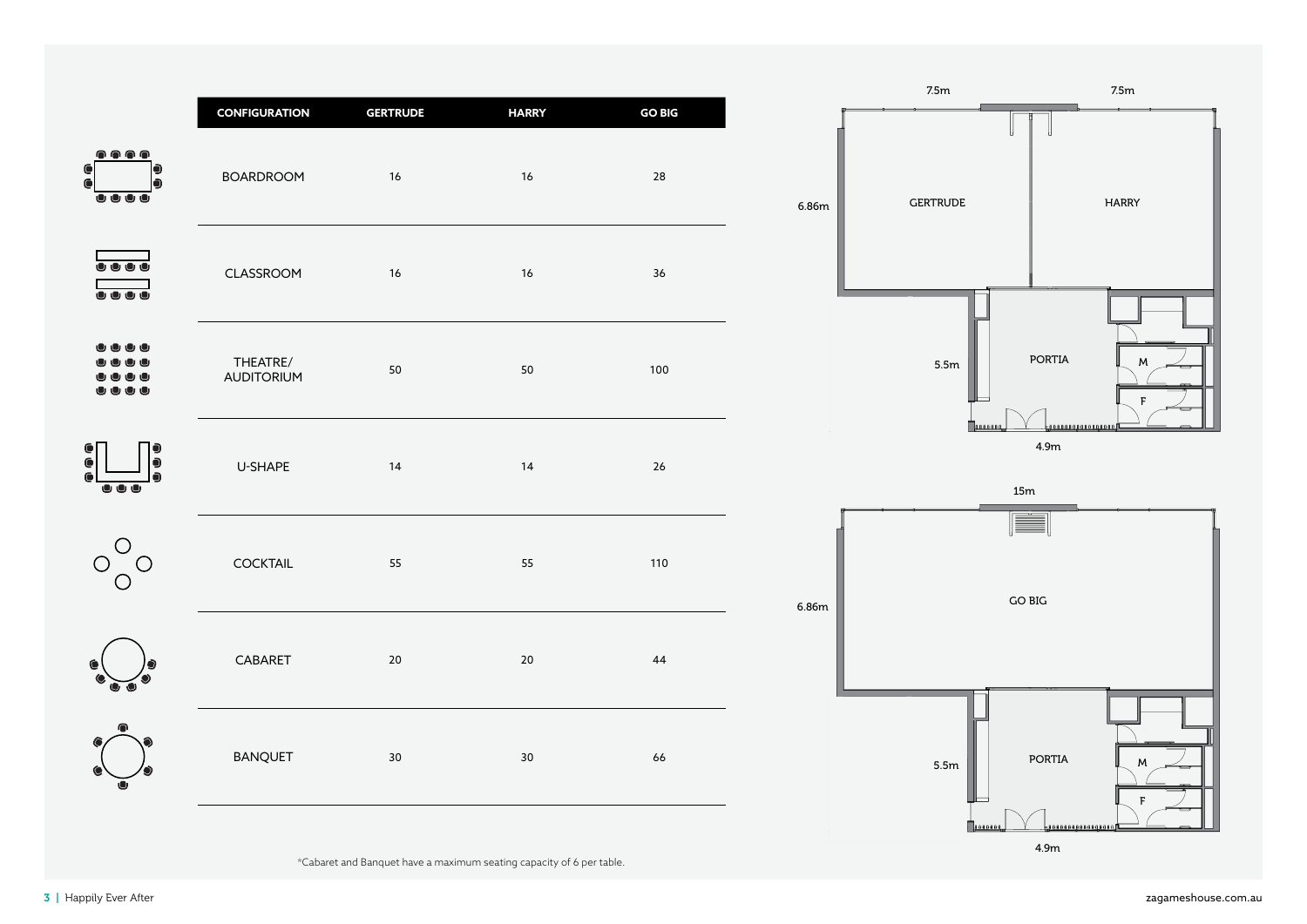

Linked room modes



WIFI



Bluetooth



2x triple USB ports





A wall mounted 7" touch panel



Hand held mic



Lectern

#### HDMI laptop input

A wall mounted 86" UHD LG TV





A local hearing assistance package complies with accessibility requirements for the hearing impaired

A local audio input enables users to connect their own music source



In-room speakers provide microphone reinforcement, as well as presentation and background music playback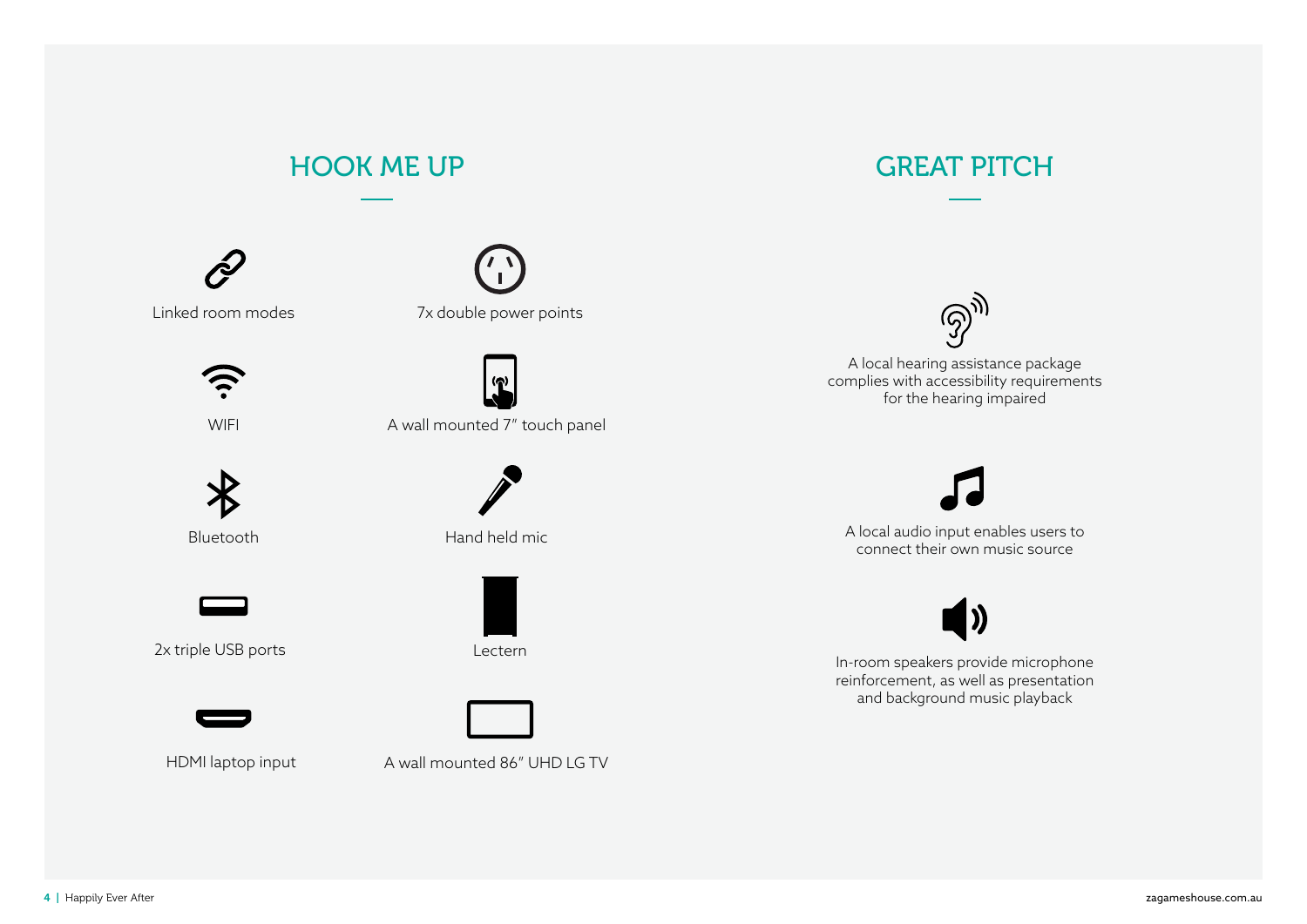### LORD LYGON

What makes a great event even better? Being surrounded by literally hundreds bottles of wine!

A funky space designed for either sit-down or cocktail events with 300+ wines to select from and a menu by award-winning Executive Chef Chris Bonello, Lord Lygon guarantees your event will end with empty bottles and very full stomachs.

| <b>CONFIGURATION</b>     | <b>LADY LYGON</b> | <b>WHOLE VENUE</b> |
|--------------------------|-------------------|--------------------|
| <b>COCKTAIL / CANAPÉ</b> | 40                | 100                |
| <b>SIT DOWN</b>          | 30                | 60                 |



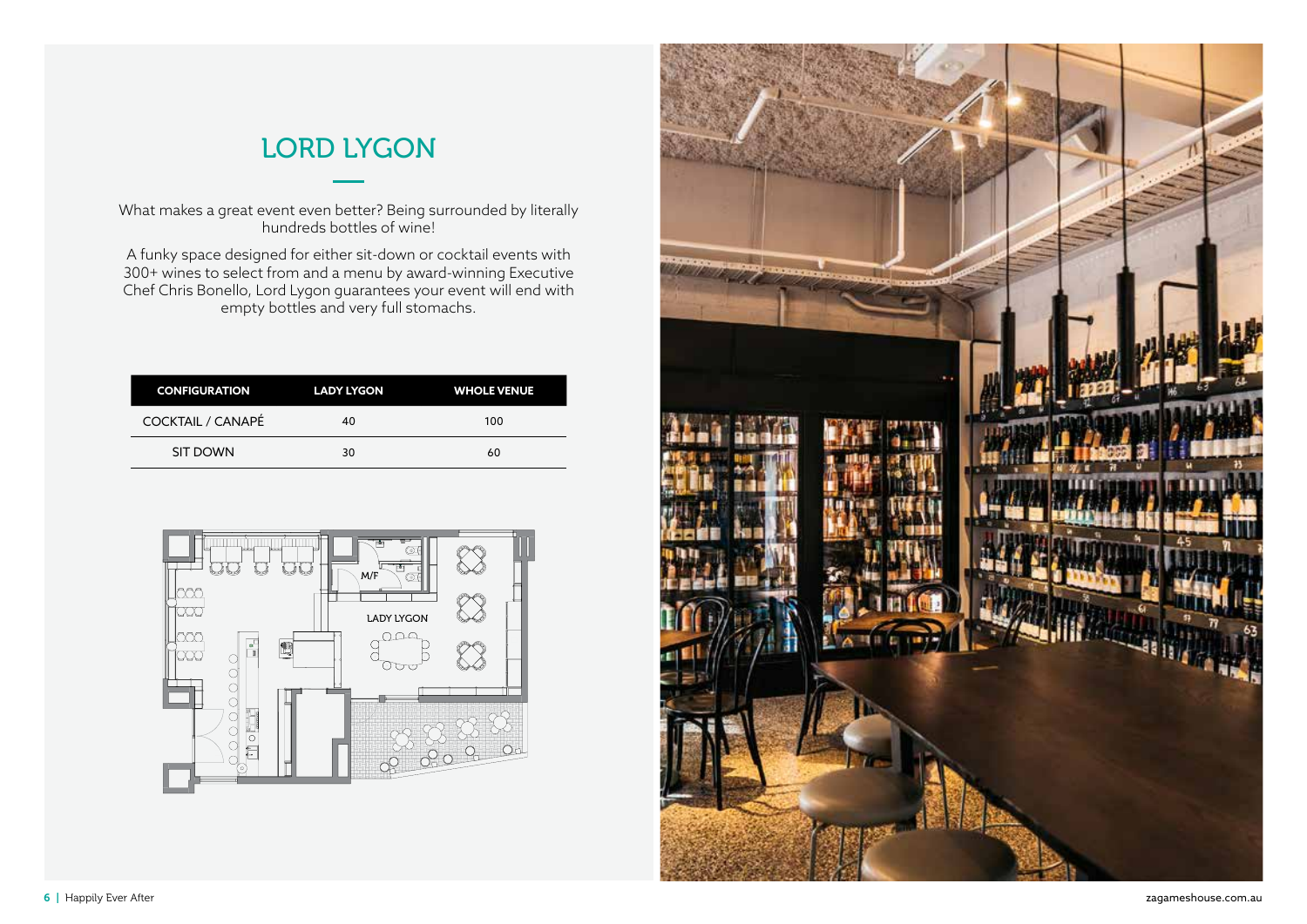### 1851 COFFEE + KITCHEN

Communal breakfast area and cafe by day - sexy social gathering spot by night (or even afternoon)!

Book out our 1851 Coffee + Kitchen area for your informal celebrations - fit for sit-down meals or canapé style events for up to 50 guests.

| <b>CONFIGURATION</b>     | <b>WHOLE VENUE</b> |
|--------------------------|--------------------|
| <b>COCKTAIL / CANAPÉ</b> | 50                 |
| <b>SIT DOWN</b>          | 30                 |



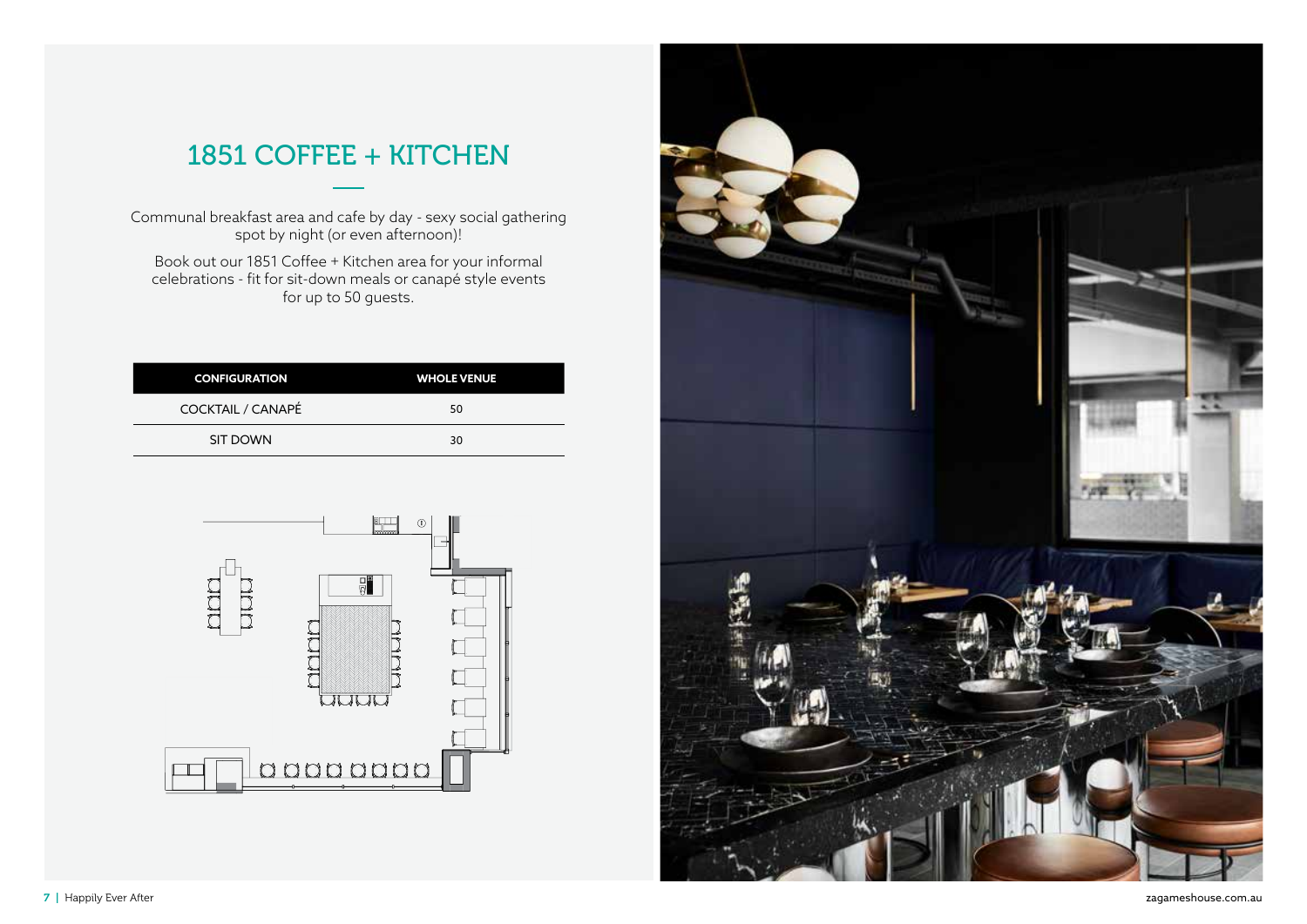### STAND BY ME

*Peckish \$45pp - 4 canapés, 2 substantials Feed me \$60pp - 8 canapés, 2 substantials*

#### Canapé items

Egg, mountain pepper, scallions Chickpea fries, dijonnaise Smoked eggplant, miso, baba ganoush Goat's cheese, caramelised onion tart Mushroom arancini Sweet corn and coriander fritters Cheesy vegemite donuts Pumpkin and feta mini tarts Tuna tartare, lime, lettuce cup Smoked salmon, salted chip, salad cream Salt and pepper calamari, lime aioli Fried prawn toast, sesame, sweet mayo Brandade on toast, red capsicum emulsion Lamb kofta, mint tzatziki Oat crumbed popcorn chicken, chilli mayo Beef croquette, smokey wood sauce Crispy pork cracker, spiced pear chutney Confit duck rillette, cherry gel, brioche Vegetarian spring rolls

#### Sweet canapé items

Chocolate caramel tart Mini pavlova Macaroons Lemon meringue tart

#### Substantial items

Wagyu beef burger slider Fried halloumi, slaw slider Lamb ribs, chimichurri Fish and chips Vegan beetroot burger

*Our menu contains allergens and is prepared in a kitchen that handles nuts, shellfish and gluten. Whilst all reasonable efforts are taken to accommodate guest dietary needs, we cannot guarantee that our food will be allergen free.*

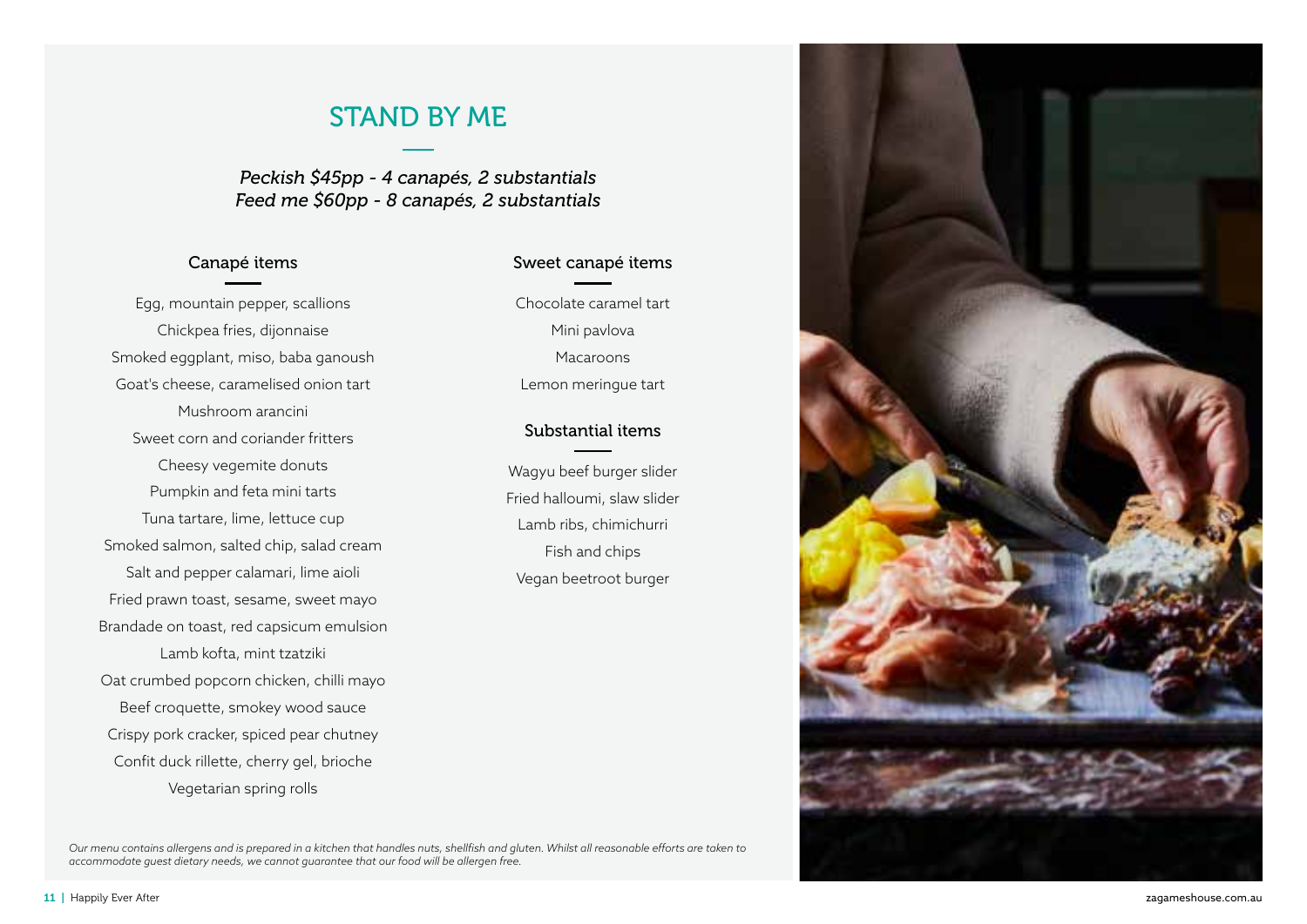### TAKE A SEAT

### *2 courses \$75pp - entrée & main or main & dessert 3 courses \$85pp - entrée, main & dessert*

Alternative drop for all courses

For functions over 25 guests we offer a family style dining

| <b>Shared Entrée</b>         | <b>Main Selection</b>                                                               | <b>Shared Dessert</b>       |
|------------------------------|-------------------------------------------------------------------------------------|-----------------------------|
| Charcuterie board            | Select 2                                                                            | Berries and cream           |
| Chickpea fries, BBQ sauce    | ZH truffle mushroom risotto                                                         | Lemon tart brûlée           |
| Popcorn chicken, chilli mayo | Barramundi, black pudding,<br>cauliflower textures, black<br>garlic purée           | Chocolate tonka tart        |
|                              |                                                                                     | Cheese plate and condiments |
|                              | 300gm pasture fed Cape Grim<br>36 month poterhouse, fat<br>chips, chimichurri sauce |                             |
|                              | Lamb back strap, Jerusalem<br>artichoke, pickled mustard<br>seeds, kohlrabi         |                             |
|                              | Pork fillet, mushroom<br>textures, corn, red cabbage,<br>brown butter jus           |                             |
|                              |                                                                                     |                             |
|                              |                                                                                     |                             |

*Our menu contains allergens and is prepared in a kitchen that handles nuts, shellfish and gluten. Whilst all reasonable efforts are taken to accommodate guest dietary needs, we cannot guarantee that our food will be allergen free.*

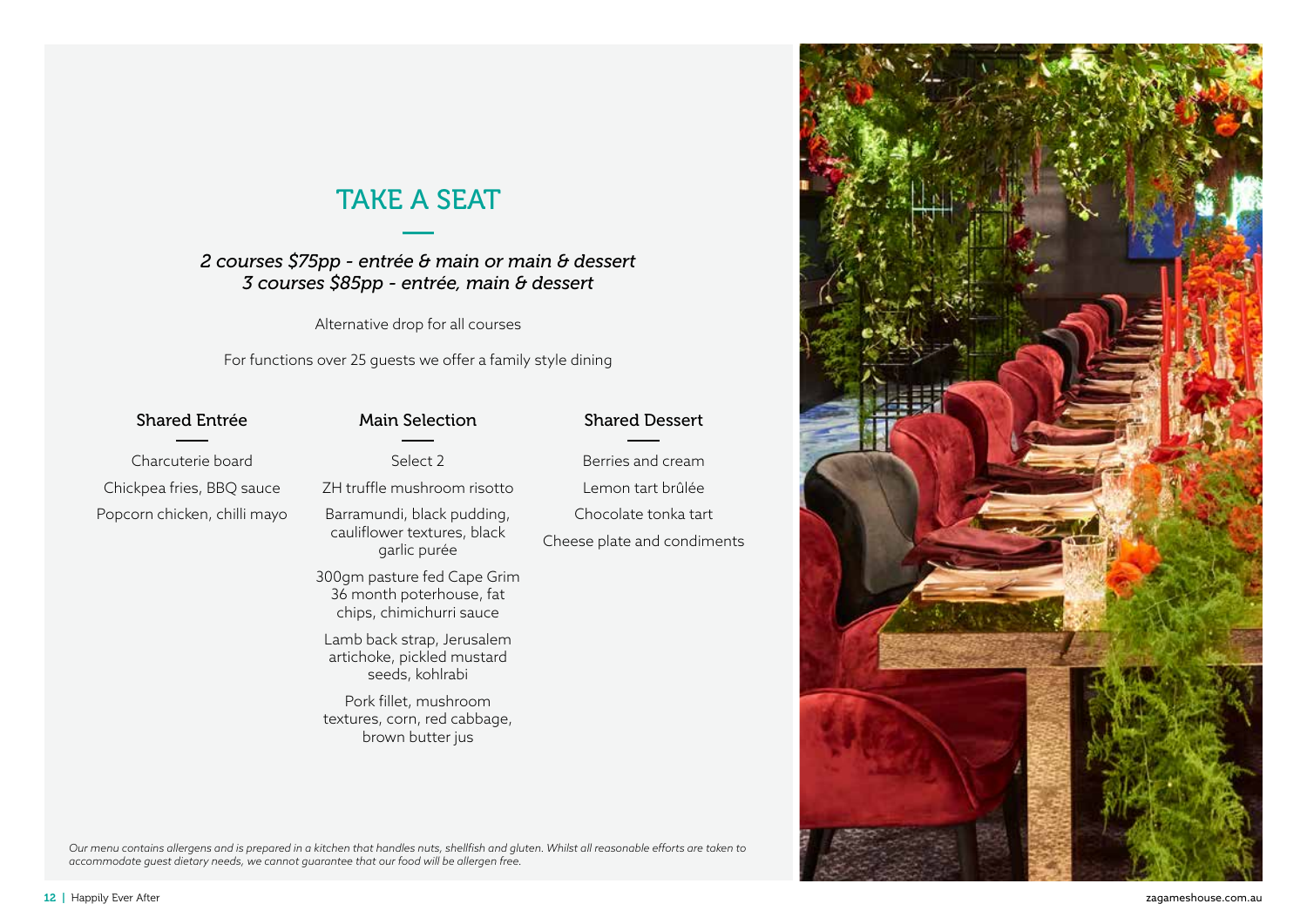### TIME TO GET FIZZICAL

#### First date

A selection of red, white and sparkling wines. Hand picked by our director of wine showcasing the best of Australia's small and boutique wine producers.

A range of local beers, nonalcoholic beverages, tea and coffee.

> 2hrs \$28 3hrs \$39 4hrs \$50 5hrs \$60

### Meet the parents

A selection of red, white and sparkling wines. Hand picked selection of our wine director's favourite producers, both locally and internationally.

These wines all feature small production runs and back vintage rarities.

A range of local beers, nonalcoholic beverages, tea and coffee.

> 2hrs \$36 3hrs \$48

4hrs \$65 5hrs \$79

#### Add Ons

 Champagne \$5pp p/h Rosé \$3pp p/h A cocktail on arrival \$15pp

#### Spirit me away

\$11pp per hour Finlandia Vodka Mount Gay Rum Gordon's Dry Gin Espolon Blanco Tequila

JB Rare Scotch Whiskey

#### Arrival cocktail

\$22pp ZH seasonal cocktail

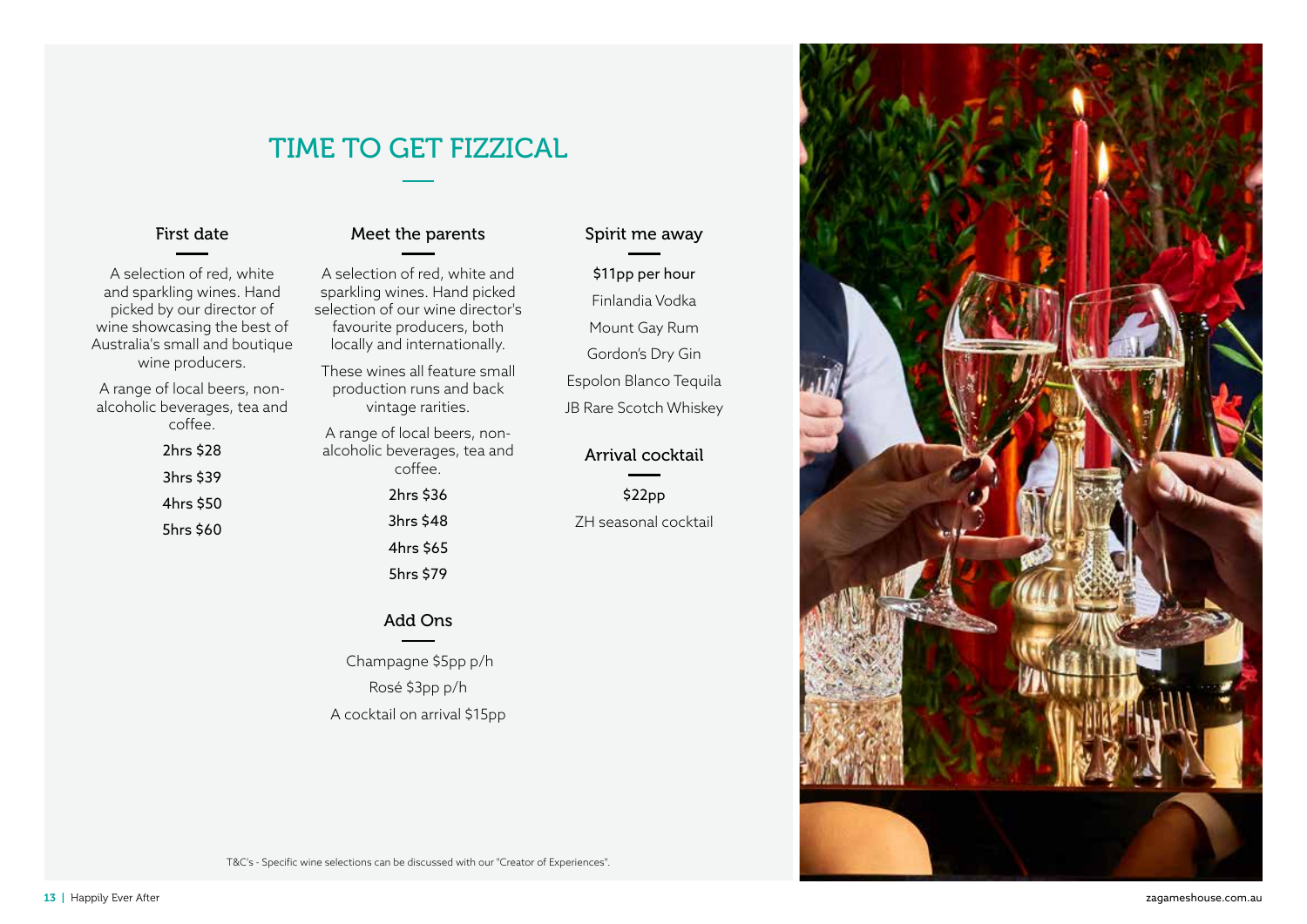### ROOMS

#### Neon Suite

These versatile suites have been designed to strike a balance between work, play and relaxation. Aside from whatever goes on in your bedroom, you can also indulge in the spacious bathroom with double sinks and a shower big enough to hula hoop in, plus a separate lounge room complete with a fully stocked cocktail and wine bar. Whether you're looking to have an intimate rendezvous, a cozy social gathering, or small business meeting... the spaces are yours to use whichever way you want.

#### Corner Room

Nobody puts baby in the corner - unless it's our Corner Room! Whatever you're in town for, these generously-sized rooms with expanded book and wine libraries will guarantee satisfaction for every type of relaxation.

If that's not enough, you can always kick back on the super comfy king bed and enjoy our extensive catalogue of free movies, or whip out your own private collection by Chromecasting your personal mobile device to the TV.

| <b>ROOM TYPE</b> | <b>NEON SUITE</b> | <b>CORNER ROOM</b> |
|------------------|-------------------|--------------------|
| <b>KING</b>      |                   |                    |



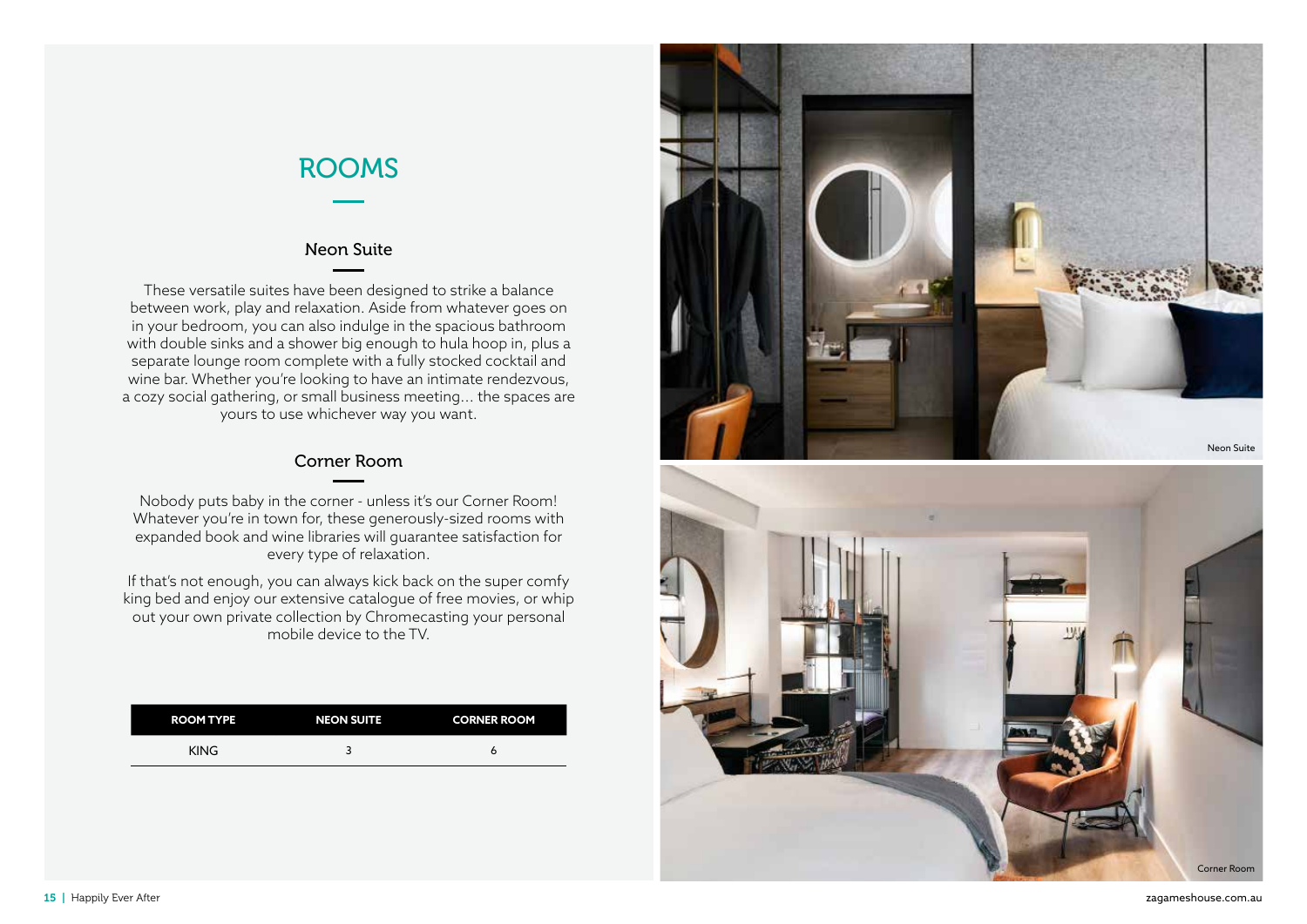### ROOMS

#### House Pad

Try doing the splits. Dance your happy dance. Spend an hour "flatlay"-ing all the contents of your suitcase just for one single Instagram shot.

Echoing our ravishing House Rooms, the House Pads are ideal for those who are looking for a little more space, whatever the reason may be.

#### House Room

Whether you're roaming the streets all day immersing yourself in Melbourne's subculture, or rallying the troops in back-to-back meetings and have drunk more long blacks than you can count, our voguish House Rooms are superbly-appointed and provide the perfect ambience for you to rest and recoup.

#### House Room 2

A roomy room for you to share with a roomie - whether you're here to explore Melbourne together, or reluctantly bound by a powerful inescapable force also known as "business trip". Check in as buddies, check out as more.

| <b>ROOM TYPE</b>        | <b>HOUSE PAD</b><br><b>HOUSE ROOM 2</b> | <b>HOUSE ROOM</b> |
|-------------------------|-----------------------------------------|-------------------|
| <b>KING</b>             | Up to 30                                | 58                |
| <b>TWIN KING SINGLE</b> | Up to 30                                | -                 |





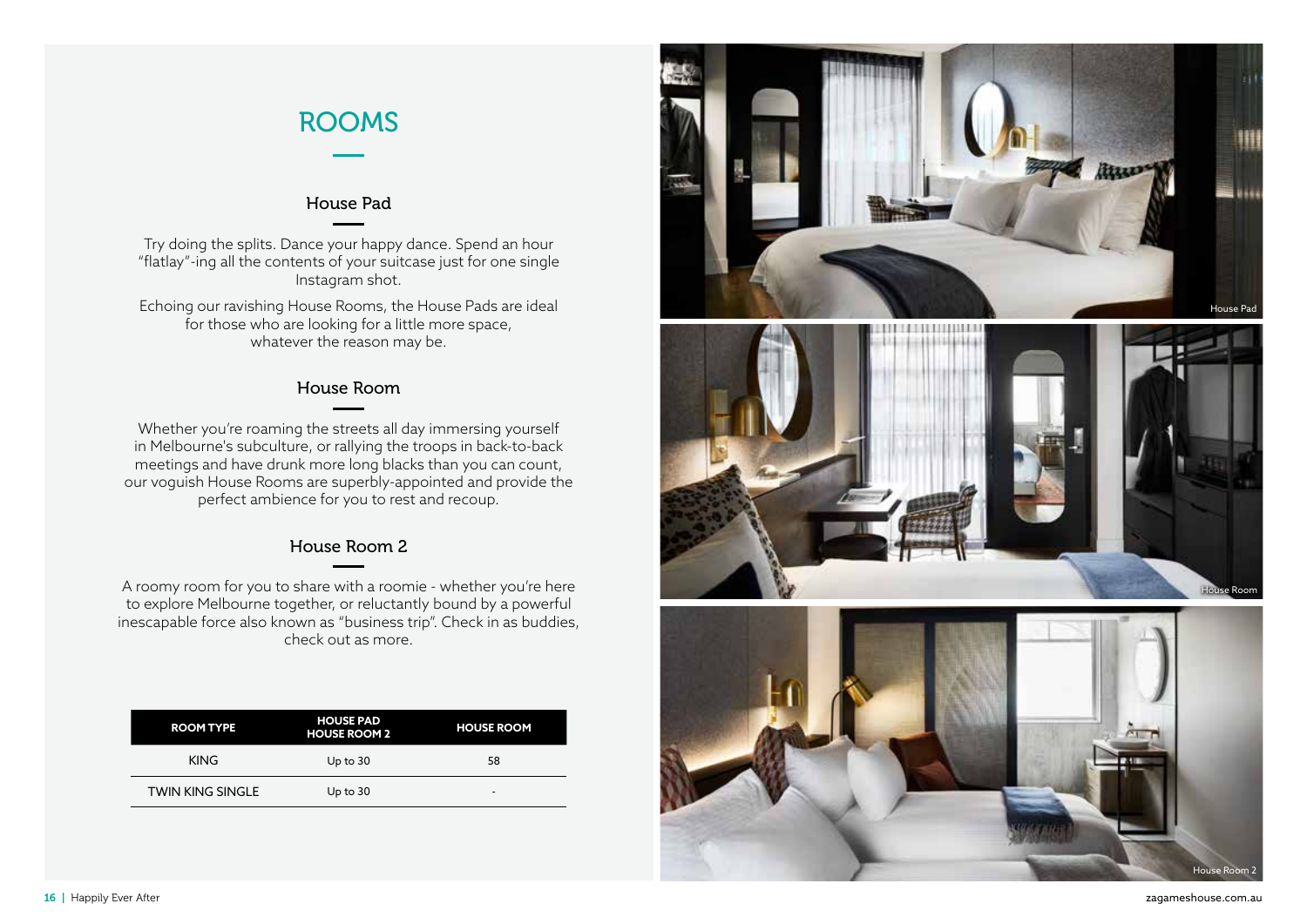## I'VE GOT IT ALL



MUK hair dryer



King size bed



Light up "selfie" mirrors



Dimmable room lights



Nanotechnology bathroom surface coating



Free in-room movies



High speed Wi-Fi internet





Flatscreen 55" HD TV

 $\overline{\mathcal{U}}\mathcal{U}$ Motion sensored air conditioning



MUK hair straightener

Coffee machine & pods



Enhanced hand-selected mini bar

 $\blacksquare$ 

Access to 24 hour gym



#### Marshall Bluetooth speakers

17 | Happily Ever After zagameshouse.com.au